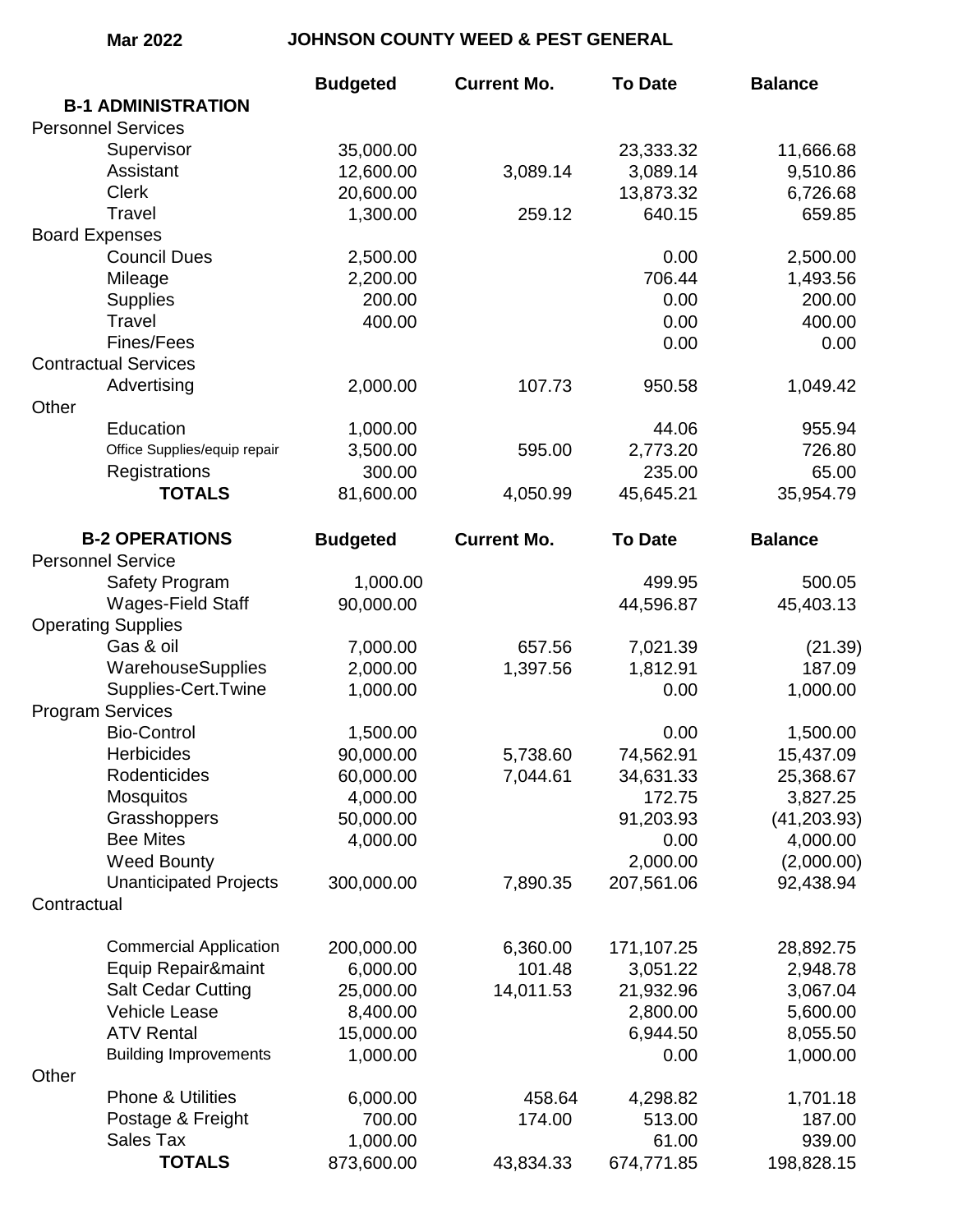| <b>B-3 INDIRECT COSTS</b>      | <b>Budgeted</b> | <b>Current Mo.</b> | <b>To Date</b> | <b>Balance</b> |
|--------------------------------|-----------------|--------------------|----------------|----------------|
| Insurance                      |                 |                    |                |                |
| <b>Building &amp; Vehicles</b> | 2,500.00        |                    | 0.00           | 2,500.00       |
| Liability                      | 2,000.00        |                    | 0.00           | 2,000.00       |
| <b>Payroll Costs</b>           |                 |                    |                |                |
| <b>FICA</b>                    | 12,100.00       | 236.32             | 6,967.11       | 5,132.89       |
| Retirement                     | 12,700.00       | 575.20             | 7,476.96       | 5,223.04       |
| Deferred Comp                  | 3,200.00        |                    | 2,785.48       | 414.52         |
| Scholarship                    | 500.00          |                    | 500.00         | 0.00           |
| <b>Health Insurance</b>        | 5,300.00        |                    | 2,214.52       | 3,085.48       |
| <b>Surety Bonds</b>            | 275.00          | 100.00             | 275.00         | 0.00           |
| Unemployment                   | 600.00          |                    | 186.12         | 413.88         |
| <b>Worker's Compensation</b>   | 4,000.00        | 84.02              | 2,256.34       | 1,743.66       |
| <b>TOTALS</b>                  | 43,175.00       | 995.54             | 22,661.53      | 20,513.47      |
| <b>Capital Outlay</b>          |                 |                    |                |                |
| <b>Office Equipment</b>        | 1,500.00        |                    | 0.00           | 1,500.00       |
| <b>Spray Equipment</b>         | 1,500.00        |                    | 0.00           | 1,500.00       |
| <b>TOTALS</b>                  | 3,000.00        | 0.00               | 0.00           | 3,000.00       |
| <b>Bank Recon Discrepancy</b>  |                 |                    | 0.00           | 0.00           |
| <b>Depreciation Reserve</b>    | 429,516.00      |                    | 0.00           | 429,516.00     |
| <b>Emergency Reserve</b>       | 1,100,000.00    |                    | 0.00           | 1,100,000.00   |
| <b>Reserve Expenses</b>        | 0.00            |                    |                |                |
| <b>GRAND TOTAL</b>             | 1,001,375.00    | 48,880.86          | 743,078.59     | 1,787,812.41   |